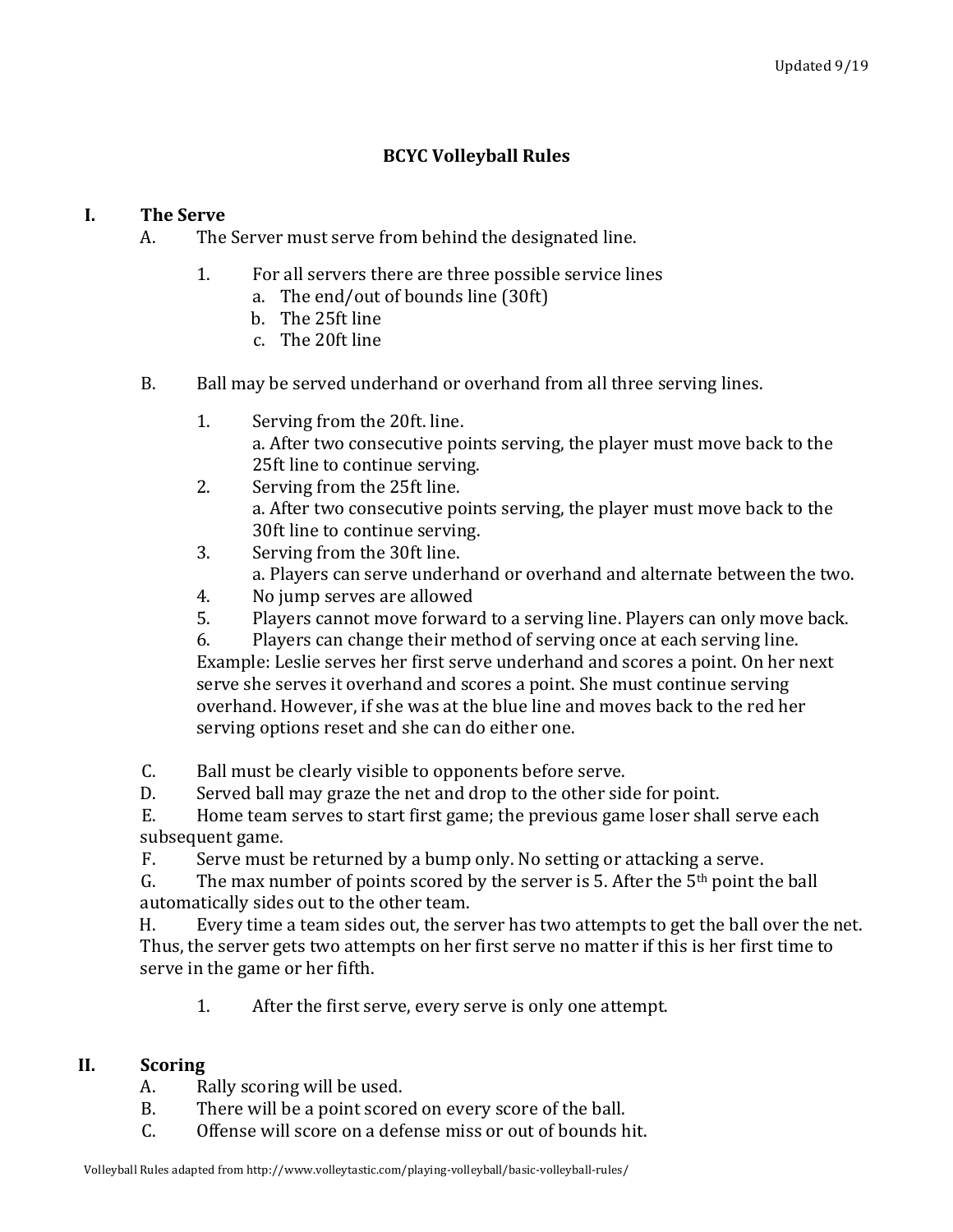D. Defense will score on an offensive miss, out of bounds hit, or serve into the net.

 $E.$  The games will be the best 2 out of 3.

F. Games 1 and 2 will be played to 25 points. If necessary, game 3 will be played to 15 points

G. Must win by 2 points.

H. If the ball hits the roof and comes back down on the side of the team that hit it, then it can be played. If the ball comes down on the opposing team's side then it is a dead ball and a point is awarded to the team that did not hit the ball.

## **III. Rotation**

A. Team will rotate each time they win the serve (side out).

B. When a team sides out, a substitute must enter the game to serve and play all six rotations until coming out of the game.

C. If there is an injury you can substitute. She is eligible to enter in her same rotation spot once she is cleared to play.

D. Players shall rotate in a clockwise manner.

 $E.$  There are 6 players on each side. Teams can start the game and play with 5 but no less than 5 players on each side.

# **IV. Playing The Game**

- A. Maximum of three hits per side.
- B. Player may not hit the ball twice in succession (A block is not considered a hit).
- $C.$  Ball may be played off the net during a volley and on serve.
- D. A ball touching a boundary line is good.

 $E.$  A legal hit is contact with the ball by a player's body above and including the waist which does not allow the ball to visibly come to a rest.

F. If two or more players contact the ball simultaneously, it is considered one play and the players involved may not participate in the next play.

G. A player must not block or attack a serve.

H. Switching positions will be allowed only between front line players (after the serve only).

# **V. Basic Rule Violations**

A. Stepping on or over the line on a serve.

B. Failure to serve the ball over the net successfully.

C. Hitting the ball illegally (Carrying, Palming, Throwing, etc.).

D. A touch of the net with any part of the body while the ball is in play is a foul and a point is awarded to the opposing team. If the ball is driven into the net with such force that it causes the net to contact an opposing player, no foul will be called, and the ball shall continue to be in play.

E. Reaching over the net, except under these conditions a) When executing a followthrough b) When blocking a ball which is in the opponents court but is being returned (the blocker must not contact the ball until after the opponent who is attempting to return the ball makes contact), except to block the third play.

- $F.$  Reaches under the net (if it interferes with the ball or opposing player).
- G. Failure to serve in the correct order.